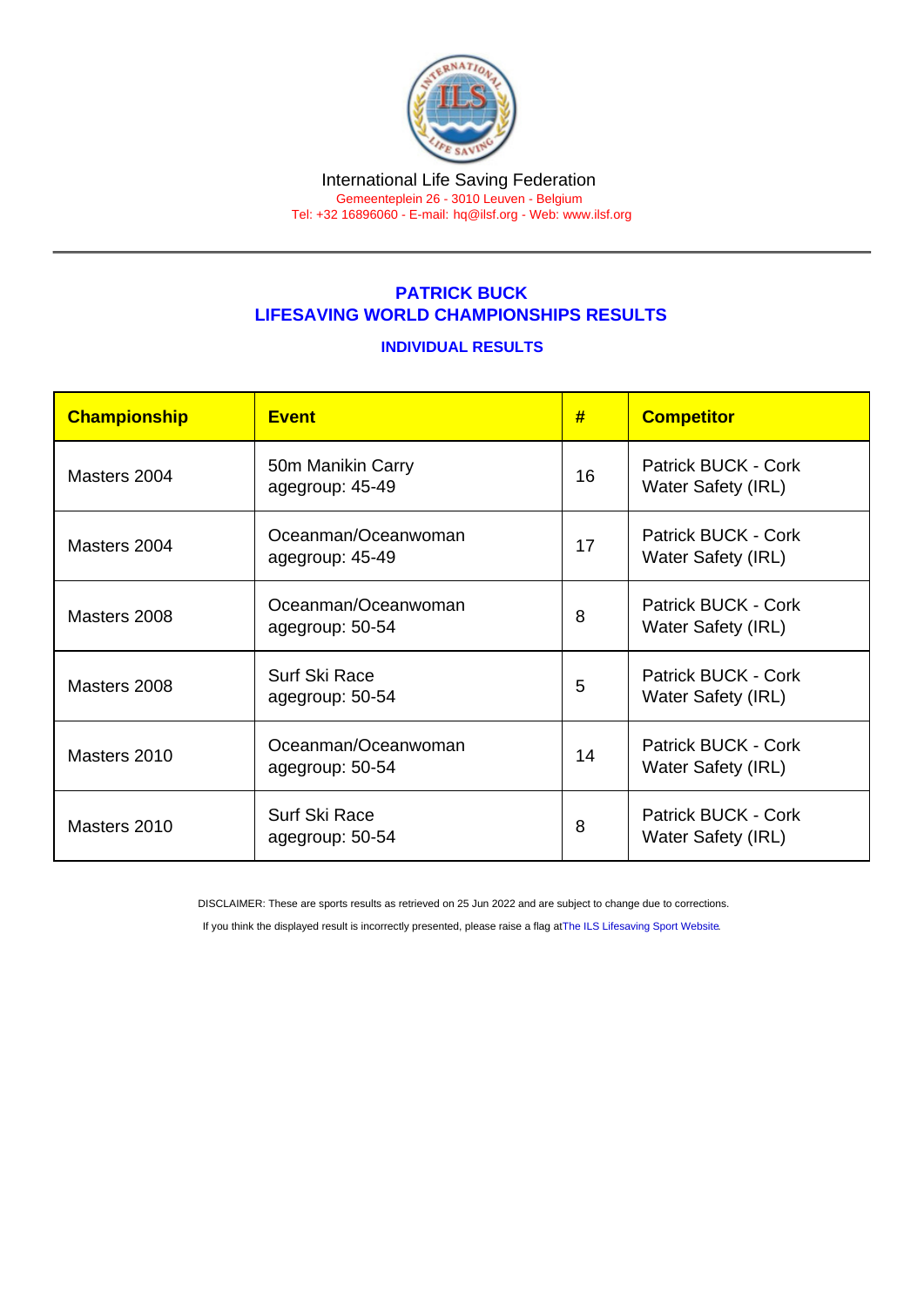# PATRICK BUCK LIFESAVING WORLD CHAMPIONSHIPS RESULTS

### TEAM RESULTS

| Championship | Event                                | # | <b>Competitors</b>                                                           |
|--------------|--------------------------------------|---|------------------------------------------------------------------------------|
| Masters 2010 | Surf Ski Relay<br>130-149            | 1 | Cork Water Safety (IRL)<br>Patrick BUCK, Billy HORGAN,<br>Kieran O'CALLAGHAN |
| Masters 2010 | Oceanman/Oceanwoman Relay<br>130-149 | 3 | Cork Water Safety (IRL)<br>Patrick BUCK, Billy HORGAN,<br>Kieran O'CALLAGHAN |
| Masters 2008 | Oceanman/Oceanwoman Relay<br>130-149 | 3 | Cork Water Safety (IRL)<br>Patrick BUCK, Billy HORGAN,<br>Kieran O'CALLAGHAN |
| Masters 2004 | Surf Ski Relay<br>110-129            | 3 | Cork Water Safety (IRL)<br>Patrick BUCK, Billy HORGAN,<br>Kieran O'CALLAGHAN |
| Masters 2008 | Surf Ski Relay<br>130-149            | 4 | Cork Water Safety (IRL)<br>Patrick BUCK, Billy HORGAN,<br>Kieran O'CALLAGHAN |
| Masters 2006 | Surf Ski Relay<br>110-129            | 5 | Cork Water Safety (IRL)<br>Patrick BUCK, Billy HORGAN,<br>Kieran O'CALLAGHAN |
| Masters 2008 | <b>Board Rescue Race</b><br>45-49    | 5 | Cork Water Safety (IRL)<br>Patrick BUCK, Kieran<br><b>O'CALLAGHAN</b>        |
| Masters 2008 | <b>Board Relay</b><br>130-149        | 5 | Cork Water Safety (IRL)<br>Patrick BUCK, Billy HORGAN,<br>Kieran O'CALLAGHAN |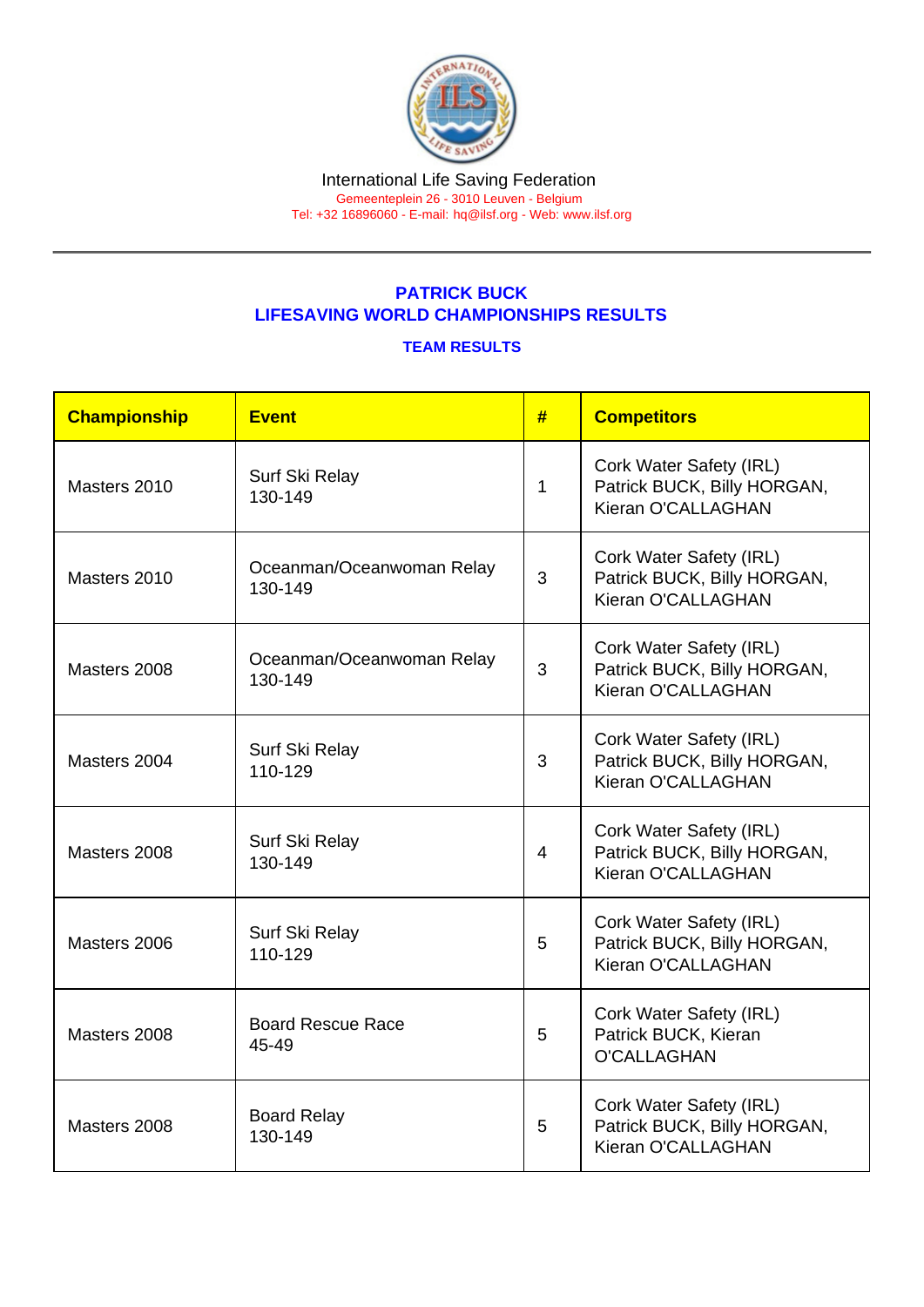| <b>Championship</b> | <b>Event</b>                         | #               | <b>Competitors</b>                                                                                     |
|---------------------|--------------------------------------|-----------------|--------------------------------------------------------------------------------------------------------|
| Masters 2006        | 4x50m Obstacle Relay<br>140-169      | 5               | Cork Water Safety (IRL)<br>Patrick BUCK, Billy HORGAN,<br>Kieran O'CALLAGHAN, Daniel<br><b>WRAFTER</b> |
| Masters 2006        | 4x50m Medley Relay<br>140-169        | 5               | Cork Water Safety (IRL)<br>Patrick BUCK, Billy HORGAN,<br>Kieran O'CALLAGHAN, Daniel<br><b>WRAFTER</b> |
| Masters 2004        | <b>Board Rescue Race</b><br>40-44    | 6               | Cork Water Safety (IRL)<br>Patrick BUCK, Michael WHITE                                                 |
| Masters 2010        | <b>Board Rescue Race</b><br>45-49    | 6               | Cork Water Safety (IRL)<br>Patrick BUCK, Kieran<br><b>O'CALLAGHAN</b>                                  |
| Masters 2006        | <b>Board Relay</b><br>110-129        | $\overline{7}$  | Cork Water Safety (IRL)<br>Patrick BUCK, Billy HORGAN,<br>Kieran O'CALLAGHAN                           |
| Masters 2006        | Oceanman/Oceanwoman Relay<br>110-129 | $\overline{7}$  | Cork Water Safety (IRL)<br>Patrick BUCK, Billy HORGAN,<br>Kieran O'CALLAGHAN                           |
| Masters 2010        | 4x25m Manikin Relay<br>170-199       | 7               | Cork Water Safety (IRL)<br>Patrick BUCK, Justin<br>CROWLEY, Billy HORGAN,<br>Kieran O'CALLAGHAN        |
| Masters 2010        | 4x50m Medley Relay<br>170-199        | $\overline{7}$  | Cork Water Safety (IRL)<br>Patrick BUCK, Justin<br>CROWLEY, Billy HORGAN,<br>Kieran O'CALLAGHAN        |
| Masters 2004        | 4x50m Medley Relay<br>140-169        | 8               | Cork Water Safety (IRL)<br>Patrick BUCK, Billy HORGAN,<br>Kieran O'CALLAGHAN, Michael<br><b>WHITE</b>  |
| Masters 2004        | Oceanman/Oceanwoman Relay<br>110-129 | 10              | Cork Water Safety (IRL)<br>Patrick BUCK, Billy HORGAN,<br><b>Michael WHITE</b>                         |
| Masters 2004        | <b>Board Relay</b><br>130-149        | 10 <sup>°</sup> | Cork Water Safety (IRL)<br>Patrick BUCK, Michael WHITE                                                 |